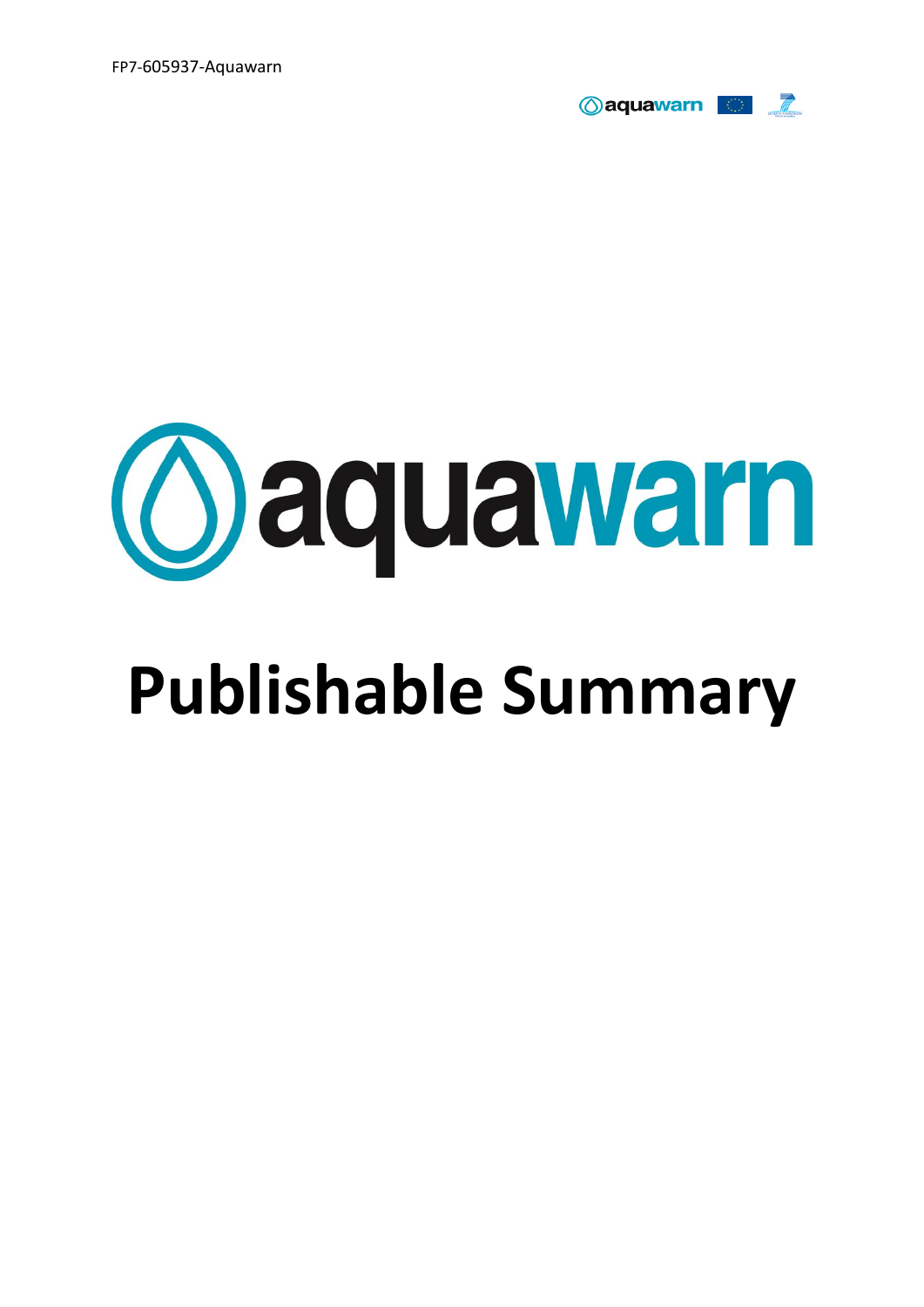#### **Executive Summa**ry

The Aquawarn Project (Deployable early warning pollution device for application in water) has been an FP7 cooperative project (2013-2015), following the structure of the Grant Agreement no. 605937. According to the title of the project, the aim of the project was to develop an innovative integrated deployment device for the detection of water pollution within freshwater and waste water using innovative microfluidic technology. The developed device can be used for monitoring key water quality parameters. The primary analytes include phosphate, nitrite, nitrate and pH with a secondary list also defined. The secondary list includes: conductivity, COD, ammonia, sulphate, chloride, metals and TOC in wastewater and environmental waters. Aquawarn developed a deployable multiparametric monitoring device based on microfluidic technology using colorimetric detection methods. The monitoring device featuring communication and data logging systems enables multiple water analyses and low-cost real time monitoring. The prototype includes features such as ultra-low energy consumption, in-situ automatic calibration, low maintenance costs, advanced automation capabilities and wireless remote monitoring. The device is easy to install, low cost, robust and small in size. Under environmental legislation such as the Water Framework Directive (2000/60/EC), Groundwater (80/68/EEC), Drinking Water (80/778/EEC) and the Urban Wastewater Treatment Directive (91/271/EEC), there is a demand among Government monitoring agencies and legislative bodies throughout Europe for a water quality monitoring system with the ability to reliably monitor a large volume of water quality parameters at regular intervals but in a cost effective manner. The Aquawarn device can deliver cost-effective analysis in a transportable and deployable unit, providing high quality data during field deployment, which can be key in identifying pollution from agricultural sources or from urban areas or it can detect where waste water treatment is not functioning to its full capacity. The provision of clean water through regular monitoring and protection of water resources is important, not only to the government bodies/agencies or water utilities to have to provide these services but also to the general public. The provision of clean and safe water reduces diseases among the general population and also the aquatic life in the water systems.

# **Summary description of project context and objectives**

The Aquawarn Project (Deployable early warning pollution device for application in water) was a 2 year EU FP7 project running from 2013-2015, following the structure of the Grant Agreement no. 605937 with the European Commission. It brought together 6 partners from research institutions and small and medium enterprises across the EU, as shown below.

Participant's legal name Country Organisation type

- 1. (Coord) (TEL) T.E. Laboratories Ltd, Ireland (SME)
- 2. WIS Williams Industrial Systems, UK (SME)
- 3. KSL Kalite Sistem, Turkey (SME)
- 4. RTE RT Environmental Srl, Italy (SME)
- 5. DCU Dublin City University, Ireland (RTD)
- 6. NERC National Environmental Research Council, UK (RTD)

The main context of the Aquawarn project is to produce a device for the detection of water pollution within freshwater and waste water using innovative microfluidic technology. The primary analytes include phosphate, nitrite, nitrate and pH. The device is designed for daily, on-site use by end-users in self regulating industries, government agencies responsible for policing environmental legislation as well as operators of wastewater treatment plants. It can be used by the food sector, the public health sector, water utilities and indeed any industry with discharges to water. Microfluidic based colorimetric and fluorometric analysers using low cost LEDs and photodiode detection are a feasible solution for widespread deployment of sensors for water chemistry but there are currently limitations that Aquawarn addresses. These include: developing a broad suite of analytes, instrument size and ease of use, minimising waste and reagent volumes, energy consumption, drift and reliability of insitu testing.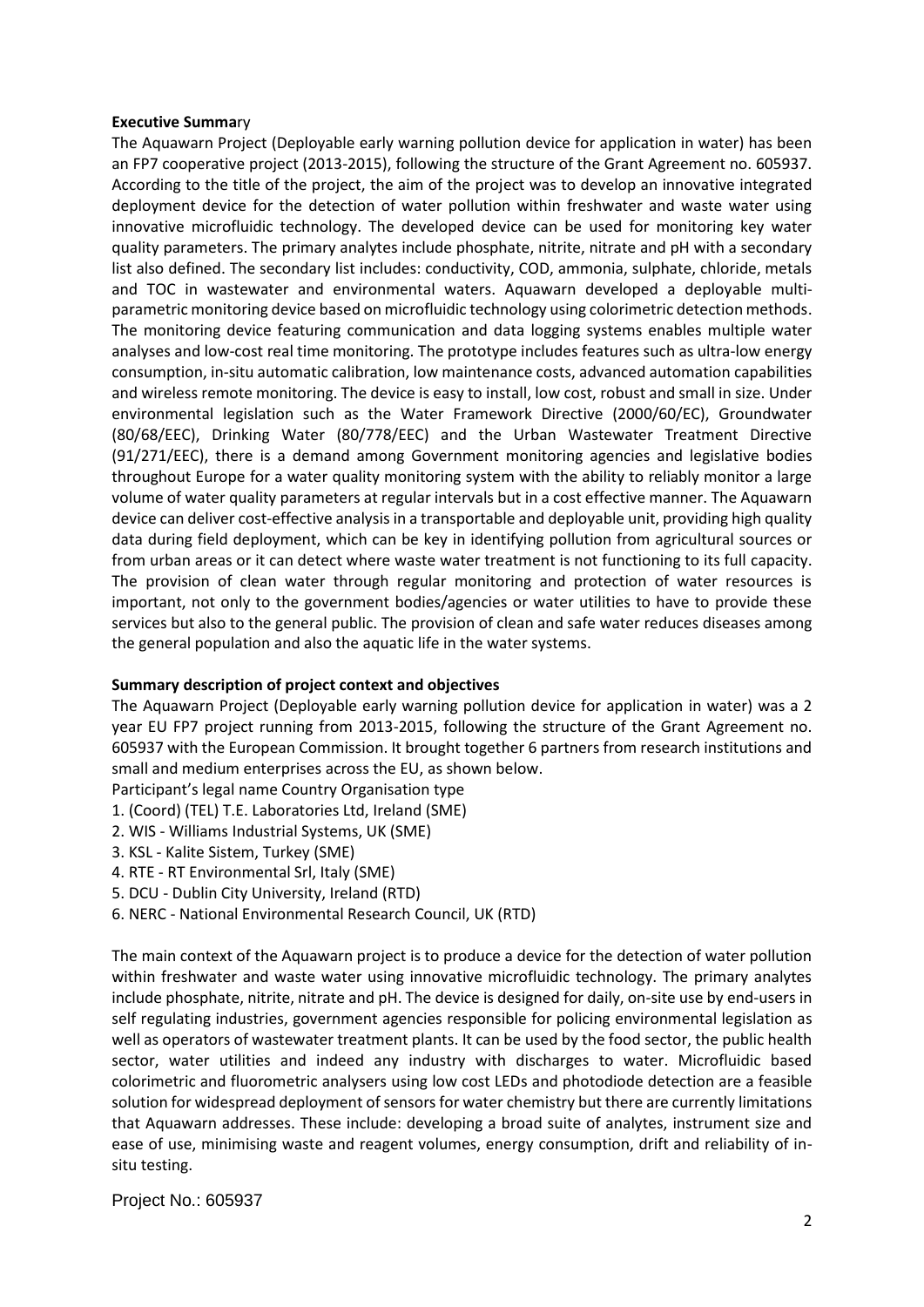Regarding the development of a broad suite of analytes, current analysers typically address one or two analytes only and cannot be easily changed to make additional measurements. For the instrument size, they are too large and complex to be considered for frequent and widespread deployment particularly on an operational basis: frequently competitor (non microfluidic) systems require a very skilled operator with intimate knowledge of the reagent based assays and the technology. Current systems with sufficient reliability are large (typically 50 to 100 litres in volume). Waste and reagent volumes: They use large volumes of reagent and generate large volumes of waste: this is problematic as it limits the service interval, and makes waste management difficult, particularly in remote field or industrial applications. Large energy consumption makes remote or long term operation more difficult and expensive. There can be poor long term performance due to instability of the chemical reagents, and also degradation of any onboard standards / blanks. There is difficulty leaving the lab as numerous microfluidic systems are more chip in a lab than lab on a chip, i.e. they will only operate reliably if extensive and expensive support equipment is arrayed around them.

AQUAWARN directly addresses each of these shortcomings via the following approaches:

It will optimise specifically for on-chip use, a wide range of pre-existing reagent based assays for high priority chemical targets.

It will in parallel optimise the chip and detector systems (e.g. by appropriate selection of LEDs, detectors, material tint and chip design).

It will lever existing microfluidic designs, and integrated systems (e.g. the DCU phosphate analyser) that have solved miniaturisation and simplification of robust low-cost, easy to use integrated systems in similar applications.

It will use ultra-small volumes by using stopped flow analysis in microfluidic chips to reduce reagent consumption and waste production to a few tens of microlitres per measurement.

The reduction in scale, coupled with latching (usually off) valves and pump actuators will deliver low power platforms capable of extended deployment in remote (off grid) applications. Investment in improved reagent and reference material stability (e.g. by excluding microbiology, oxygen and light in reagent cassettes) coupled with frequent self calibration to onboard standards and blanks will enable improved long term performance.

It will further optimise proven complete and autonomous integrated systems that have a track record of high performance operation in small packages, in the field with a complete absence of support infrastructure.

The main results of the project since it began in December 2013 includes a field deployable prototype to detect water pollution within freshwater and wastewater using microfluidic technology. Once developed, the device was tested in situ at a site located near T.E. Laboratories. Testing was carried out over a short time due to device issues and further work is required for long term deployment of the device and sensor as deployment was limited to one week due to time constraints, issues with chips, sensors and firmware and software. The activities of the Aquawarn project were completed within time and within budget.

The research activities and deliverables from the Aquawarn Project have been disseminated both regionally, nationally and international thought oral and poster presentations at conferences and workshops, posts on the project website and social media. Information relating to the project has always been made available to the public and scientific academia where possible. The protection of IP is of great importance for this project.

# **Description of main S & T results/foregrounds**

The main studies and results are summarised below:

#### Deliverable 3.1 - Optimisation of analytical transducer and manifolds for mass manufacture

This report was submitted in February 2015. Task 3.1 was divided into two blocks of work: a) Primary analytes: optimise assays and explore reagent shelf life and test methods to extend this b) Secondary analytes: develop suitable assays for deployment on lab-on-chip.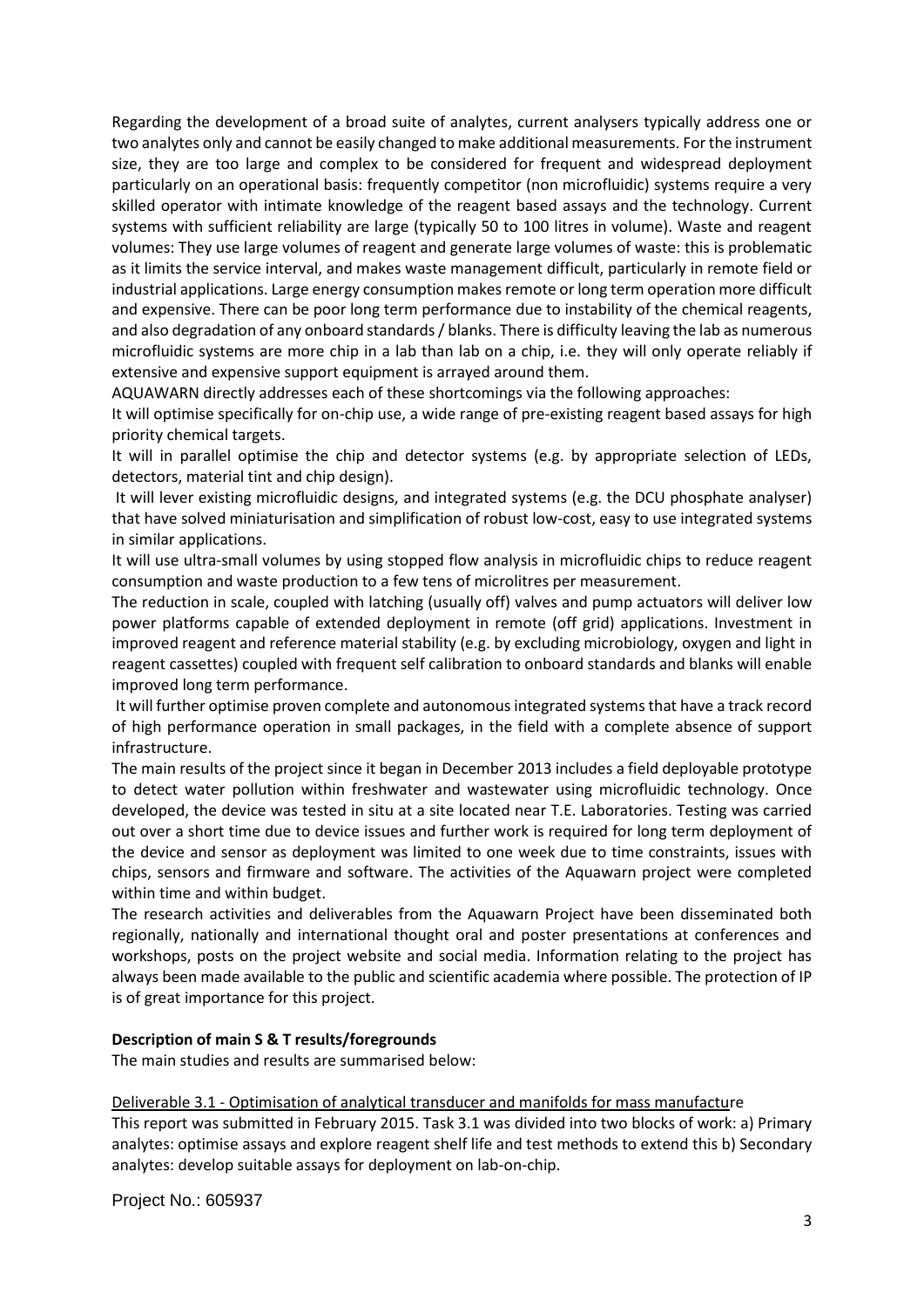Primary analytes: The primary analytes listed agreed by all partners during the first consortium meeting included:

- Phosphate: 0.01-20 mg L-1 (0.1-20 µM)
- Nitrite: 0.0015 -10 mg L-1 (0.1-60 µM)
- Nitrate: 0.01-75 mg L-1 (0.1-1200 µM)
- pH:  $4.0 10.0 \pm 0.1$  pH units

This summary focuses on the work completed to meet the following objectives for these analytes:

• Assay optimisation: Ensure that optimal recipes were used for each analyte;

• Shelf life: Determination of the shelf life of the assays used and use of various techniques to increase the shelf life.

Summary and recommendations for storage of reagents and standards

• Storage bag type had no impact on the results from the current data set; the Flexboy bags are currently employed in the NOC wet chemical system and have been shown to be robust.

• Temperature has a significant impact on the Griess reagent blank measurement. This can be corrected for with frequent blank measurements.

• Mercuric chloride, chloroform or no treatment (only if complete sterility can be assured) are recommended poisons for the nutrient standards; formaldehyde or chloroform should not be used to store phosphate standards.

• All solutions except the nitrite appear to be stable over the 3 month period required in the DOW.

# Secondary analytes

The secondary analytes (with desired concentration range in brackets) detailed in the DOW are:

- Arsenic (0.02-0.17 mg L-1 (0.4-3 μM))
- Chemical Oxygen Demand (COD) 1-100 mg L-1 (63-6250 μM))
- Total Organic Carbons (TOC) 1 mg L-1 (1-150 mg L-1 ((83-12450 μM))

The primary goal was to develop assays that were compatible with Lab-on-Chip systems. As they were not included in the first Aquawarn systems, the development goal was to carry these assays forward to future versions of the system.

# Arsenic

The main results of the arsenic assay characterisation are as follows:

• At room temperature, 3 hours are required for the colour to fully develop, while increased temperature can accelerate the colour (sensitivity) development.

• Detection limit of 40 nM and 20 nM for As(III) and As(V) respectively under current conditions are within the concentration range of natural unpolluted water Further work identified includes:

- Determination of the interferences phosphate and silicate.
- Preservation of reagents
- Optimisation of reagent recipe.

# Chemical Oxygen Demand (COD)

There are two commonly used methods to assess COD: oxidation with acidified potassium permanganate or potassium dichromate. DCU trialled the potassium dichromate using pre-reacted reagent and a bench-top fluidic system employing a 430 nm LED. This method was found to have good linearity but poor resolution.

Further work would be required to optimise this assay for in situ devices.

# Total organic carbon (TOC)

TOC is a measure of water quality (similar to COD) and determines the total quantity of carbon organically bound. It is a useful parameter for assessing water contamination by synthetic organic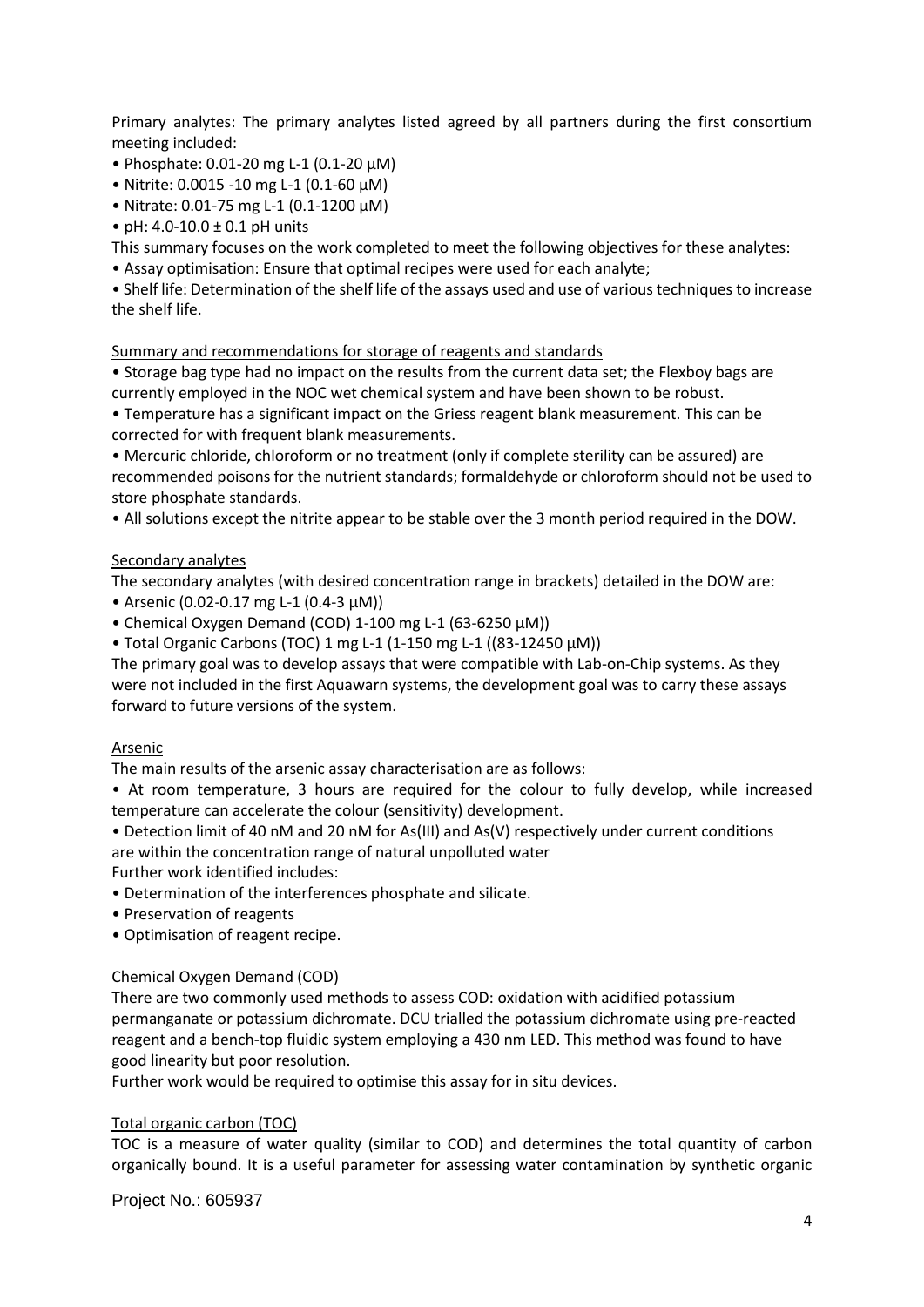compounds. The technique is based on the oxidation of organically bound carbon to CO2, and measuring a resulting change in conductivity or pH. Further work would be required to optimise this assay for in situ devices.

# Deliverable 3.2 – Optimisation of optofluidic cells

The purpose of Task 3.2 was to improve the performance of the optical cells in order to maximise sensitivity. Axially illuminated cells developed by NERC allow optical cells of at least 100 mm to be manufactured in a single polymer.

# Development of microfluidics

NERC designed all microfluidics in collaboration with DCU for all chips produced. All fluidic designs were simple to enable ease of manufacture and ensure production costs are kept as low as is reasonably practicable.

# Optical cell optimisation

The tint is important for the operation of the microfluidic devices. Additional LED monitoring was shown to improve LED output and reduce noise resulting from temperature fluctuations. This is likely to be unnecessary for the Aquawarn device as the temperature changes that will be seen in riverine deployments are going to be much smaller - typically a few degrees over multiple hours.

# Deliverable 3.3 – Optimisation of analytical transducer and manifolds for mass manufacture

Task 3.3 focused on economising mass manufacturing costs of the Aquawarn fluidic chips by undertaking a cost analysis of all current production processes: layer fabrication, thermoplastic bonding, and finishing/quality control. Several suitable techniques exist for manufacturing the tinted polymer device layers, each with their own advantages and disadvantages.

A concept for an automated electromechanical optical alignment setup has been developed that could accelerate the process further and ensure greater consistency. All of the components and control electronics necessary for such a setup now exist at NOC due to development on other projects. The implementation is planned to be tested.

# WP4 – Second Generation Integrated Analytical Detection Strategies

WP4 focused on the development and assessment of second generation analytical platforms for prioritised targets. The main results from this WP are highlighted in 3 key areas of design approach, signal conditioning and fluidic networking where improvements in all areas from the first to the second generation system were completed.

This involved the integration of improved microfluidic chips, detectors and chemistries developed at DCU and NERC (WP2 & 3) with the required hardware, electronics and software components to develop a complete analytical platform with improved performance. This task takes advantage of the significant expertise and experience in the development and integration of analytical platforms developed at DCU during previous projects including the development of the phosphate analyser platform.

# Task 4.1 – Design, optimisation and integration on platform components

Task 4.1 focused on the development and assessment of second generation analytical platforms for prioritised targets. This task is complete and was reported in D4.1 in Month 15 (February 2015)

A large amount of work in this task focused on bench testing and optimising the microfluidic chip operation, allowing for the optimisation of mechanical design to give the best result. Benchtop testing consisted of measuring the premixed solutions on the chip and on the verification equipment (UV-Vis spectrometer) to assess the effectiveness of the chemistries. Solutions were then mixed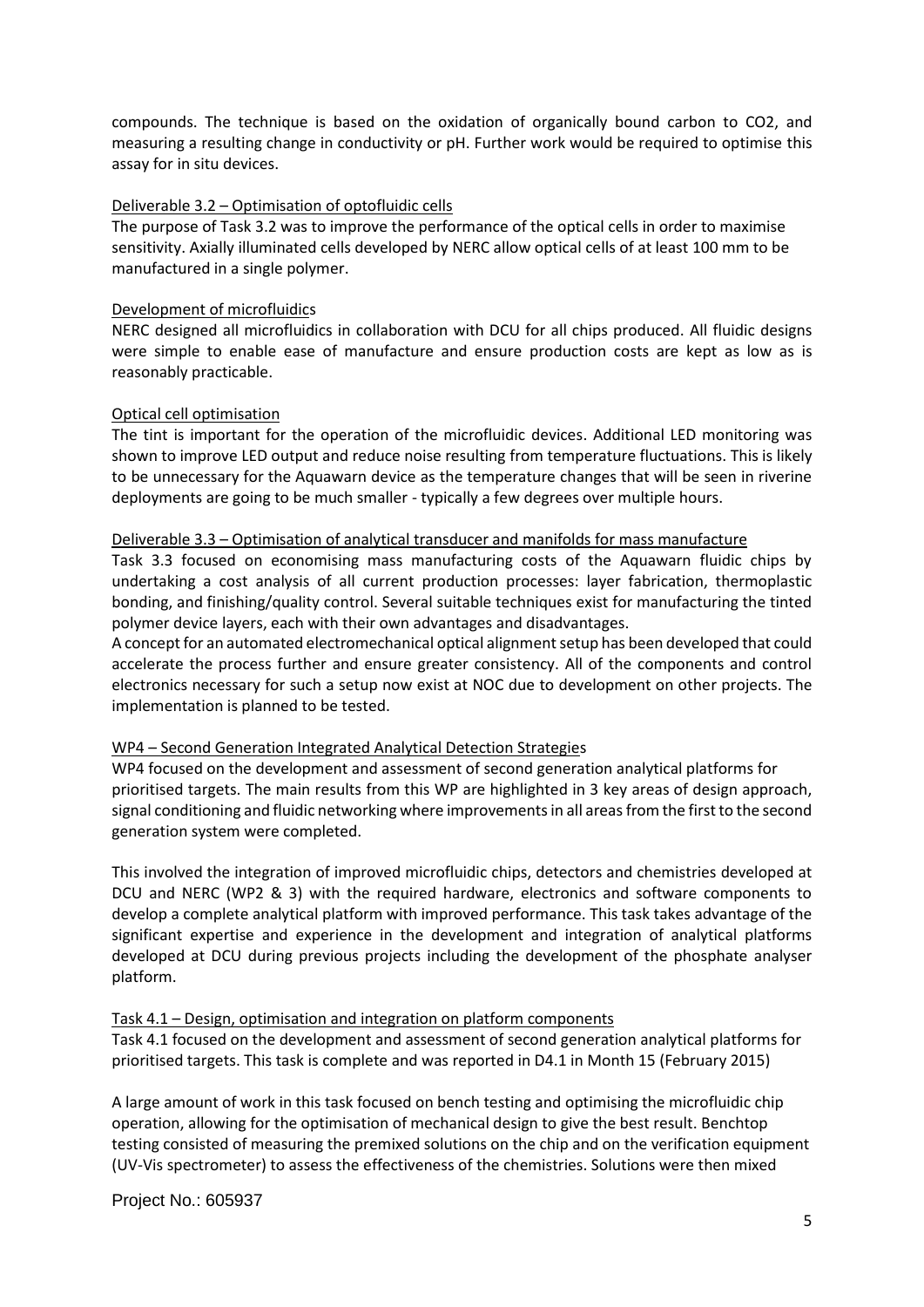on-chip and the results verified against the premixed results and UV-Vis spectrometer. This was successfully completed for both phosphate and nitrite.

The nitrate chip was not fully completed at this point as there was an issue with the purity of some of the chemicals used. This prevented the task being completed at this point. The issue was identified and rectified and the nitrate benchtop testing was completed in a later deliverable (D5.2).

# Task 4.2 – Design and fabrication of deployable platform

This task focused on and involved integrating the developed and off-the-shelf components into a compact, portable, field deployable unit which will be able to operate independently for long periods of time (target: maintenance-free deployable lifetime of three months).

The individual components, elements and sub-system are manufactured and integrated into the final Gen#2 deployable analytical platform as part of task 4.2. Throughout the design and manufacture focus was kept on two key goals: the timely achievement of all scientific and technical milestones and deliverables in the project. Both the firmware and electronic control system were developed alongside the pumping system. The prototype board was designed in-house. This WP was completed in July 2015.

# WP5 – Field testing of analytical platforms

In this WP, a redesign printed circuit board (PCB) was developed to address design issues. A real time clock (RTC) and SD card were added to the system for real time logging and data capture for customers. The system was deployed near T.E. Laboratories for two weeks. Some issues occurred during deployment including lack of meaningful data collected on the nitrite sensor due to incorrect firmware.

# Task 5.1 Laboratory-based assessment of first generation integrated system

This task focused on the evaluation of the detector when evaluating solutions of different pH concentrations. In addition, blind samples were sourced from an SME partner and their pH was estimated.

Samples differing in pH concentrations were examined. The system responded well and in a reproducible manner (R2=0.9971, n=3). The system also performed well during the blind testing with a result of  $\leq$  0.32 pH unit.

# Task 5.2 Laboratory assessment of deployable analytical system

This task tested the performance of the integrated field-deployable analytical system under laboratory conditions, including testing of relevant environmental samples, and analytical specifications obtained. This task follows on closely from and brings together the outputs from deliverables D2.1, D2.2, D5.1, D4.1 and D4.2.

A redesigned printed circuit board (PCB) was developed to address issues with the design. A real time clock (RTC) and SD card were added to the system to allow for real time logging and data capture.

The pH system was calibrated using a range of pH buffers (4, 5, 7, 8 and 9) supplied by SME partners. A high degree of linearity in the range between pH 4 and 9 (R2 = 0.9716) was reported.

The phosphate system was calibrated using a range of spiked phosphate solutions ( $1\mu$ M,  $6\mu$ M,  $10\mu$ M,  $18\mu$ M,  $22\mu$ M). Linearity between  $6\mu$ M and  $22\mu$ M (R2 = 0.9184) was achieved.

The deployable nitrite sub-system was calibrated using a range of spiked nitrite dilutions (0.1 $\mu$ M, 1 $\mu$ M, 5µM, 10µM, 20µM). For the range between 0.1 µM and 20µM linearity was reported (R2 = 0.9796).

During benchtop testing the nitrate chip proved extremely sensitive e.g. to flow rate. These issues can be addressed within a deployable system and once addressed, the flow rate of the Gen2 system can be optimised for the nitrate chip.

# Task 5.4 Life Cycle Analysis (LCA) and detailed cost analysis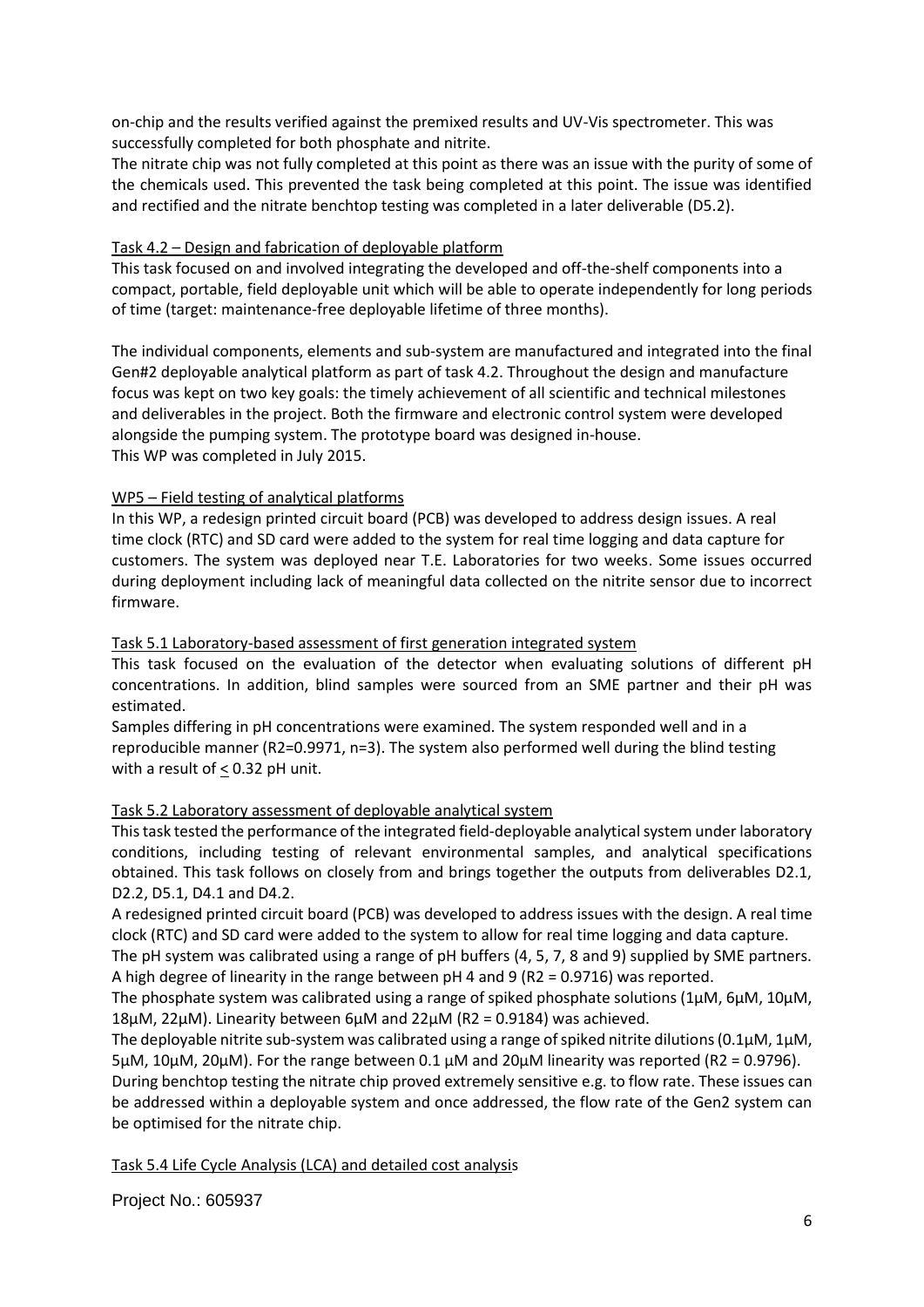This task included a comprehensive cost analysis of the elements and the totality of the analytical system. Both the mechanical and electronic elements of the system performed well during testing. A number of design changes to address outstanding issues and to reduce both operating and manufacturing costs were also detailed. Reducing the overall power consumption of the system was identified as one of the key areas for future development. This would increase deployment time and reduce the number of batteries required to run the system. This could be readily achieved by optimising the command set and power management of the firmware, without the need to redesign any mechanical elements of the system. This WP was completed in November 2015 (M24).

#### **Potential impact and main dissemination activities and exploitation results**

The AQUAWARN project will have a significant impact and potential market growth for European environmental legislators and enforcement bodies. Using a deployable system that incorporates early detection of pollution will help reduce pollution incidents which will in turn generate a positive impact to citizens. This project will also improve and strengthen commercial competitiveness of the SMES by increasing their portfolio of products and expertise, thereby positively impact each of the SMEs by enabling them to increase sales and profitability, open new markets for future product sales, increase staff levels, outsource the research to the RTDs, extend professional networks with other SMEs and raise their international profile, exploit research results, acquire technological know-how, access to knowledge and IP, minimise the gap between research, innovation and ultimately commercialisation of a product with an identified and quantified market gap.

The expected results associated with the AQUAWARN project includes a functional AQUAWARN device, sensor technology and microfluidic platform device design, software control and monitoring systems, reagent chemistry and reagent delivery systems and manufacturing IP.

The final expected results include a fully functional deployable device to detect water pollution within freshwater and wastewater using microfluidic technology using primary analytes of phosphate, nitrite, nitrate and pH.

The main dissemination activities include attending exhibition/trade fairs, networking events and presenting at conferences. Other dissemination activities include: posters, press releases, inclusion on the Environmental Protection Agency's (EPA, Ireland) Droplet website which is a database of Research Outputs: Projects, Literature and Environmental Technologies.

Updating of the project website, LinkedIn and Twitter pages were done regularly throughout the project so that members of the public and scientific community are aware of Aquawarn activities.

#### Dissemination activities from December 2013-November 2015

- Pollutec Horizons, Paris, December 2013. TelLab visited this event to understand the requirements and changes in the market. - Arablab, Dubai, March 2014. TelLab exhibited at this event with Aquamonitrix/Aquawarn on the stand. This was a technology showcasing event and networking day. - Analytica 2014, Munich, March 2014. TelLab exhibited at this event and included a summary of Aquawarn on the stand. Analytica is an International Trade Fair for Laboratory Technology Analysis, Biotechnology and the Analytica conference. This tradeshow showcases products from the scientific instruments industry and is held every two years.

- Water Research Council Innovation Day, UK, April 2014. TelLab exhibited at this event and had some discussions regarding the Aquawarn project.

- Water, Energy, Technology and Environmental Exhibition (WETEX) Exhibition, Dubai, April 2014. WIS attended this event.

- 4th Instrumental Analysis Conference, Barcelona, October 2014: Dublin City University attended this event and submitted a poster presentation in relation to the Aquawarn Project.

- ArabLab 2015, Dubai, United Arab Emirates, March 2015. This yearly analytical industry trade show reaches markets in the Middle East and Africa, China, Asia and the Indian Sub-Continent. TelLab has attended this event for the last 3 years and in 2015, TelLab's exhibition included an Aquamonitrix/Aquawarn section on the stand. [http://www.arablab.com](http://www.arablab.com/)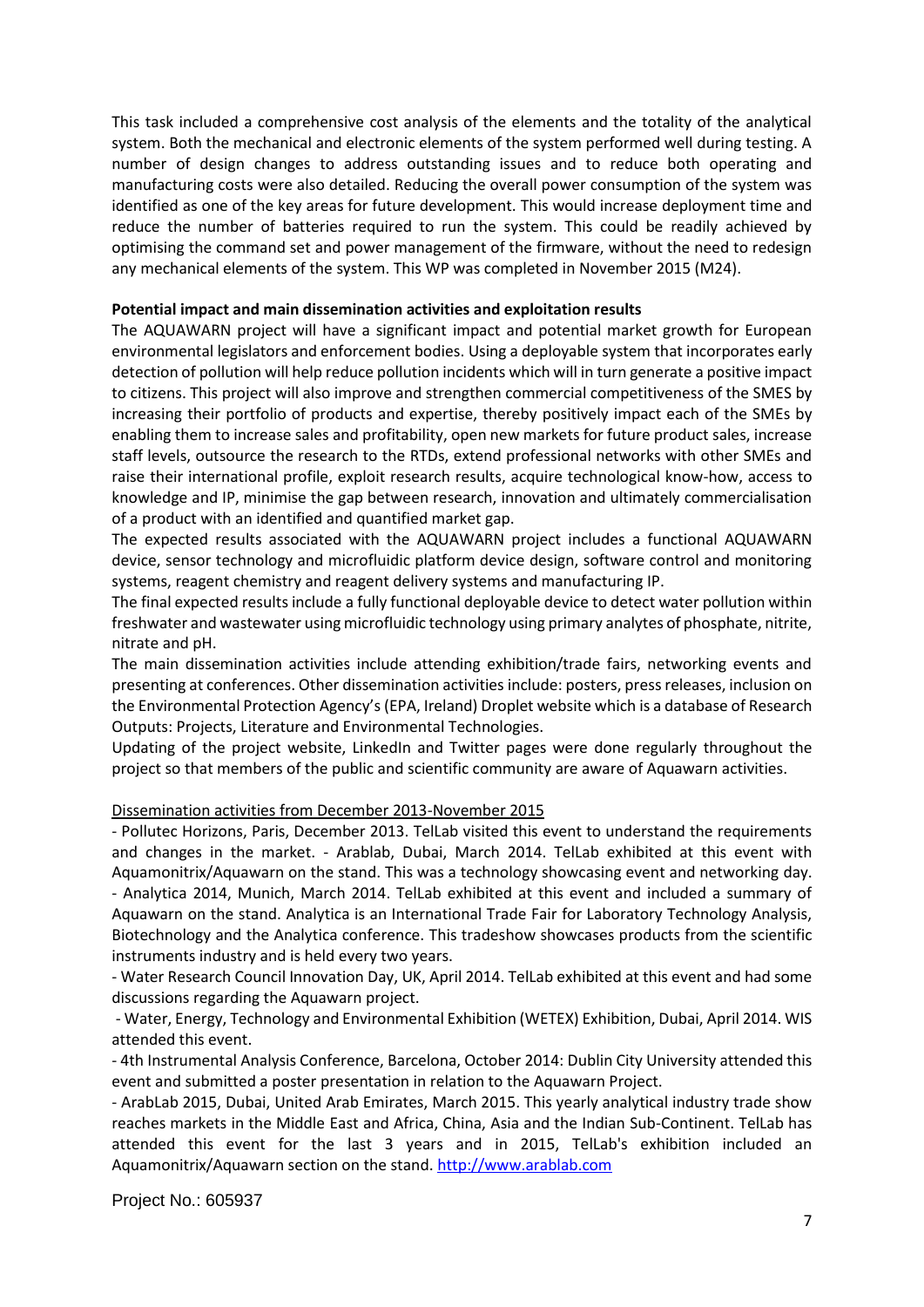- Pittcon 2015, Chicago, USA in March 2015. This is the world's largest annual conference and expo for laboratory science that offers innovation from leading exhibitors and a diverse technical program. TelLab attended this event.

- Achema 2015, Frankfurt, June 2015. This trade show highlights industrial water technology. TelLab attended this event and its exhibition included an Aquamonitrix/Aquawarn section on the stand. <http://www.achema.de/>

- Remtech 2015, Ferrea, Italy, September 2015. The 9th Remediation Technologies and Requalification of Territory Exhibition is a large event that showcases products and services from the Industrial Products Industry related to measuring and monitoring remote sensing techniques, coastal dynamics, river mouths, lagoon and coastal passages. Over 4,000 visitors and 180 exhibitors attended this event in 2014. This was attended by RT Environmental. http://www.remtechexpo.com/en/.

# Presentations

- Arizona State University Strategic Research Alliance Symposium, Dublin City University, Ireland - April 2014. Information on Aquawarn project included as part of presentation on Nutrient Sensing Research at DCU.

- 8th Irish Earth Observation Symposium (IEOS 2014), Maynooth, Co. Kildare, Ireland. Dublin City University attended this event and gave an oral presentation on the Aquawarn project.

• H2020 Environmental Networking Event, Dublin, Ireland in June 2015. TelLab had a stand at this networking event held in Enterprise Ireland offices. They presented an Aquawarn poster on the stand and discussed the project with companies and researchers. In addition, DCU attended this networking event and gave a short presentation on Aquawarn.

• 67th Irish Universities Chemistry Research Colloquium, Maynooth, Ireland. 25-26 June 2015. Duffy, Gillian and Murphy, Kevin and Diamond, Dermot and Regan, Fiona (2015) An autonomous phosphate sensor for remote continuous monitoring. DCU attended this event with a poster presentation and had discussions regarding the Aquawarn project. Please follow the link for further details and to view the poster presentation:

<https://www.maynoothuniversity.ie/chemistry/chemistry-colloquium-2015>

• 9th European Waste Water Management Conference and Exhibition, Manchester, UK in October 2015. The European Waste Water Management Conference deals specifically with problems and solutions for the management and treatment of wastewater. DCU attended and gave a presentation regarding Aquawarn to a wide audience.

• EPA National Information Day on H2020 Societal Challenge 5, Dublin, Ireland in October 2015. TelLab attended this event and gave a short presentation on Aquawarn.

• Alliance to Coastal Technologies, Washington D.C. USA on 12th August 2015. TelLab attended the programme event, submitted a poster and had discussions relating to the Aquawarn project. http://www.act-us.info/

# Publications

• "Autonomous Reagent-Based Microfluidic pH Sensor Platform" Perez de Vargas Sansalvador et al., (2015)

• "An assessment of reagent and standard shelf life for deployable in situ devices" (in progress) - NERC are working on this publication and currently, do not have a set date for completion.

# Press releases

• Press release on the DCU website on the 16th of January 2014. A short summary of the project was announced detailing the purpose, use and target agencies associated with Aquawarn. https://www.dcu.ie/news/2014/jan/s0114e.shtml. This is available to the public to view on the project website.